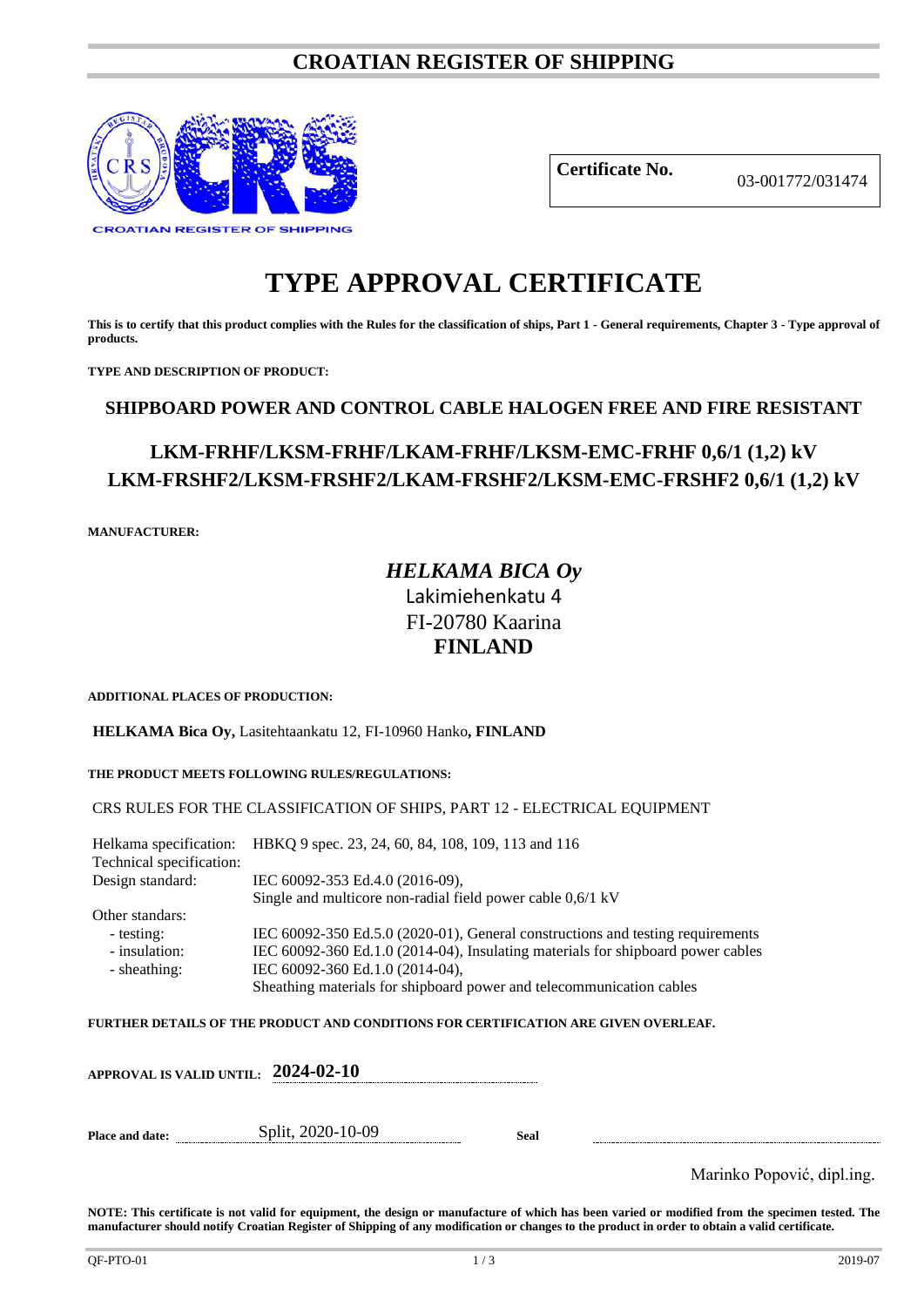

#### **DETAILED PRODUCT DESCRIPTION:**

Multi core power and control cable for fixed marine installations. Flame retardant, fire resistant, low smoke, halogen free. XLPE insulated, 0.6/1 kV (1.2 kV)

The LKSM-EMC-FRHF/ LKSM-EMC-FRSHF2 is designed with enhanced Electromagnetic compatibility (EMC) characteristics.

LKM-FRHF/ LKM-FRSHF2 – Unscreened LKSM-FRHF/ LKSM-FRSHF2 – Cu-braid screened LKAM-FRHF/ LKAM-FRSHF2 – Al-polyester- tape screened LKSM-EMC-FRHF/ LKSM-EMC-FRSHF2 – Cu-tape & Cu-braid screened

| Cable Type                                                                                                | No of Cores                       | Cross Sect area $\lceil \text{mm}^2 \rceil$                              |
|-----------------------------------------------------------------------------------------------------------|-----------------------------------|--------------------------------------------------------------------------|
| LKM-FRHF/LKM-FRSHF2<br>LKSM-FRHF/LKSM-FRSHF2<br>LKSM-EMC-FRHF<br>LKSM-EMC-FRSHF2                          | $\mathbf{1}$                      | 1.0, 1.5, 2.5, 4, 6, 10, 16, 25, 35, 50, 70, 95, 120, 150, 185, 240, 300 |
| LKM-FRHF/LKM-FRSHF2<br><b>LKSM-FRHF</b><br>LKSM-FRSHF2<br>LKSM-EMC-FRHF<br>LKSM-EMC-FRSHF2                | $\overline{2}$                    | 1.0, 1.5, 2.5, 4, 6, 10, 16, 25, 35, 50, 70, 95, 120, 150, 185, 240, 300 |
| LKM-FRHF/LKM-FRSHF2<br>LKSM-FRHF/LKSM-FRSHF2<br>LKSM-EMC-FRHF<br>LKSM-EMC-FRSHF2                          | 3                                 | 1.0, 1.5, 2.5, 4, 6, 10, 16, 25, 35, 50, 70, 95, 120, 150, 185, 240, 300 |
| LKM-FRHF/LKM-FRSHF2<br>LKSM-FRHF/LKSM-FRSHF2<br><b>LKSM-EMC-FRHF</b><br>LKSM-EMC-FRSHF2                   | $\overline{4}$                    | 1.0, 1.5, 2.5, 4, 6, 10, 16, 25, 35, 50, 70, 95, 120, 150, 185, 240, 300 |
| LKM-FRHF/LKM-FRSHF2<br><b>LKSM-FRHF</b><br>LKSM-FRSHF2<br>LKSM-EMC-FRHF<br>LKSM-EMC-FRSHF2                | 5                                 | 1.0, 1.5, 2.5, 4, 6, 10, 16, 25, 35, 50, 70, 95, 120, 150, 185, 240, 300 |
| LKM-FRHF/LKM-FRSHF2<br>LKSM-FRHF/<br>LKSM-EMC-FRHF<br>LKSM-FRSHF2<br>LKSM-EMC-FRSHF2                      | 7                                 | 1.0, 1.5, 2.5, 4, 6, 10, 16, 25                                          |
| LKAM-FRHF/LKAM-FRSHF2                                                                                     | 2, 3, 4, 5, 7                     | 1.0, 1.5, 2.5                                                            |
| LKM-FRHF/LKM-FRSHF2<br>LKSM-FRHF/LKSM-FRSHF2<br>LKSM-EMC-FRHF<br>LKSM-EMC-FRSHF2<br>LKAM-FRHF/LKAM-FRSHF2 | 10, 12, 14, 16,<br>19, 24, 27, 37 | 1.0, 1.5, 2.5                                                            |